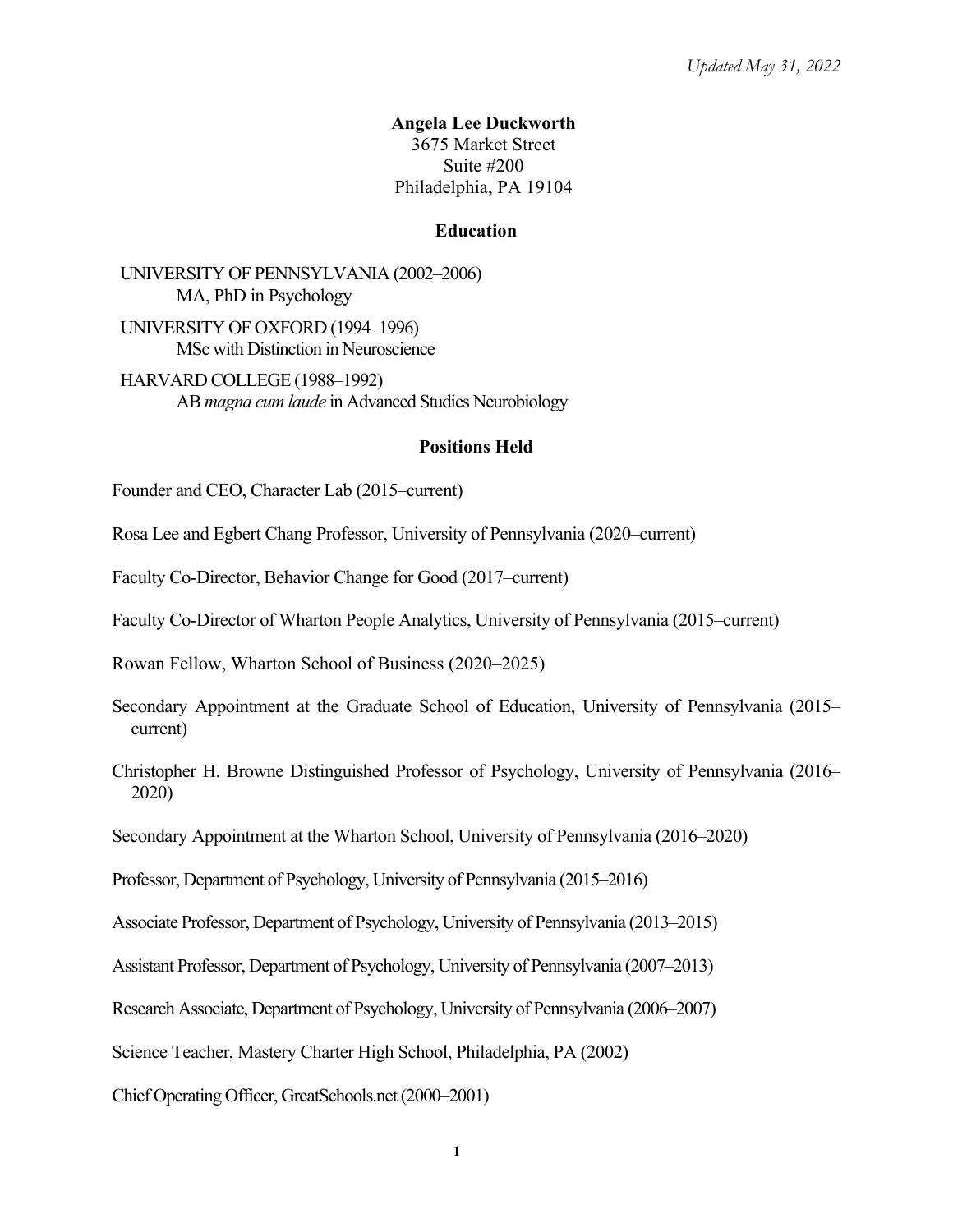Math Teacher, Lowell High School (1998–2000)

Math Teacher, The Learning Project (September 1997–June 1998)

Management Consultant, McKinsey & Company (October 1996–August 1997)

Fellow, Center for the Enhancement of Science and Math Education (1993–1994)

Founder & Director, *Summerbridge Cambridge* Academic Enrichment Program (1992–1994)

## **Selected Awards**

Carl Sagan Award from the Humanist Society at Carnegie Mellon University (2021)

Distinguished Daughter of Pennsylvania (2019)

Liberal and Professional Studies Award for Distinguished Teaching in Professional Graduate Programs (2019)

Bernoulli Lecture for the Behavioral Sciences (2018)

Association for Psychological Science Fellow (2018)

Honorary Degree, Drexel University (2017)

Books for a Better Life Award, Motivational, from the National Multiple Sclerosis Society, for *Grit: The Power of Passion and Perseverance* (2016)

Service to Children Award, Upper Darby School District (2015)

Friar Faculty Award (2014)

MacArthur Foundation Fellow (2013–2018)

Beyond Z Award from the KIPP Foundation (2013)

Big Picture Learning Award of Recognition (2013)

Joseph E. Zins Early Career Award for Outstanding Contributions to Action Research in Social and Emotional Learning (2012)

Association for Psychological Science Rising Star (2011)

Prize for Psychological Research on Women and Gender awarded by the Association for Women in Psychology and Division 35 (Psychology of Women) of the American Psychological Association (2006)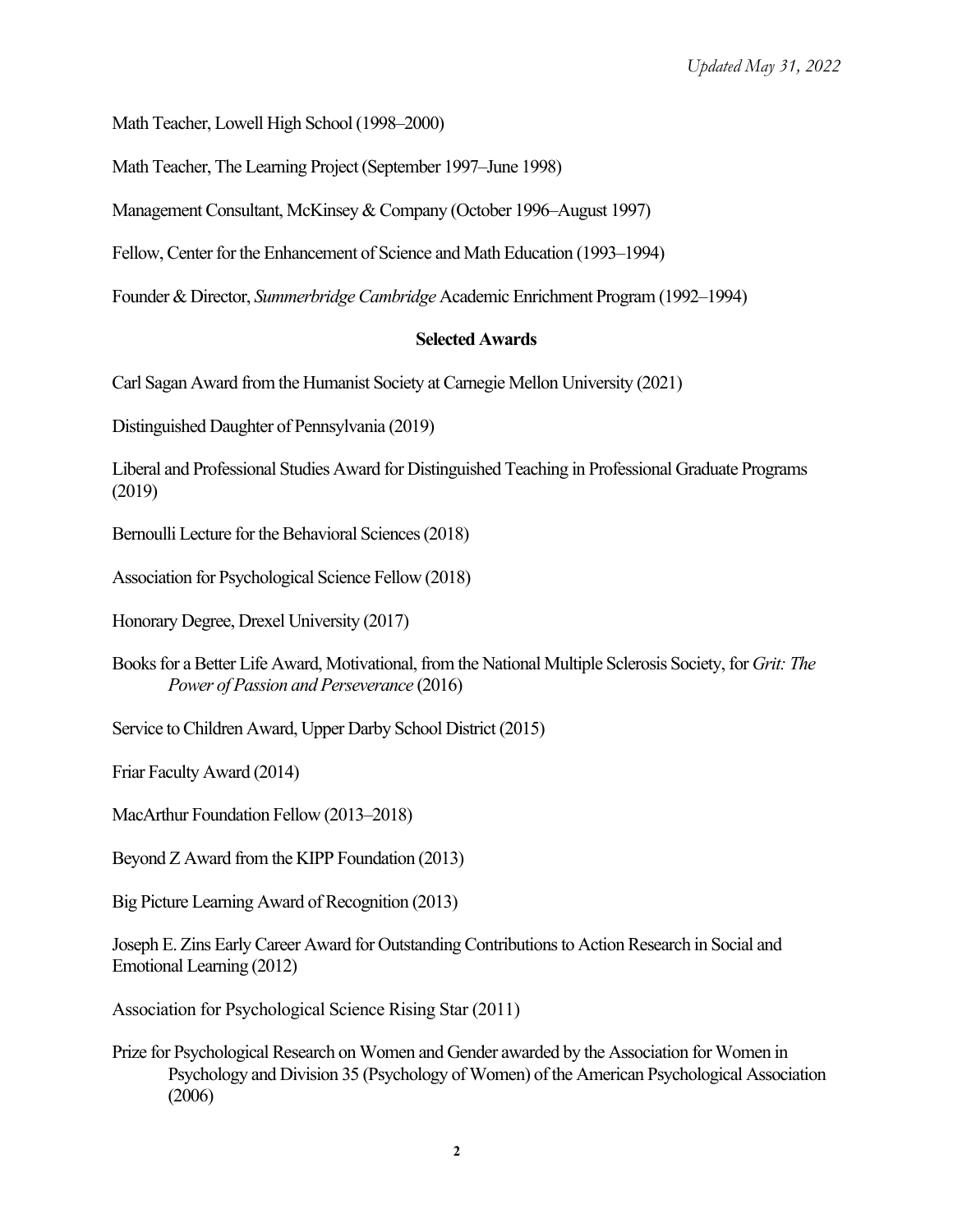National Science Foundation Graduate Fellowship (2003–2006)

Marshall Scholarship (1994–1996)

Radcliffe Fay Prize (1992)

### **Currently Active Grants**

Walton Family Foundation, "Using Behavioral Science to Help Students Thrive," July 1, 2019 to June 30, 2022 (\$1,237,065)

#### **Completed Grants**

National Institute on Aging, R24 AG048081-01, "Research Network on the Determinants of Life Course Capabilities and Outcomes," 2014–2019, Co-Principal Investigator (\$770,632 direct costs)

John Templeton Foundation, "Situational Strategies for Self-Control," 2016-2019, Principal Investigator (\$488,924)

John Templeton Foundation, "The Disciplined Mind: Mindfulness-Based Strategies to Improve Academic Diligence," 2016–2018, Co-Investigator (\$306,724)

Walton Foundation, "Performance Task Measures of Self-Control and Grit," 2015–2018, Co-Principal Investigator (\$1,198,234)

Character Lab, "Building Grit via Online Interventions," 2013–2018, Principal Investigator (\$250,000 annual direct costs)

Strategic Education Research Partnership Institute, "Raising GPA: Partnering to Increase Grit, Perseverance, and Achievement in Baltimore City Middle Schools," 2014–2015, Co-Investigator (\$88,367 direct costs)

R. K. Mellon Family Foundation, "Getting Grittier: Grit Curriculum & Professional Development for RBCS Elementary & Middle School," 2013–2016, Co-Investigator (\$100,000 direct costs)

Character Lab, "Character Counts: Development of a Character Growth Card," 2013–2017, Principal Investigator (\$50,000 annual direct costs)

John Templeton Foundation, "Character Development in Adolescence," 2014–2017, Principal Investigator (\$2,234,429 direct costs)

John Templeton Foundation, "Online Performance Tasks of Academic Diligence," 2014–2016, Co-Investigator (\$98,156 direct costs)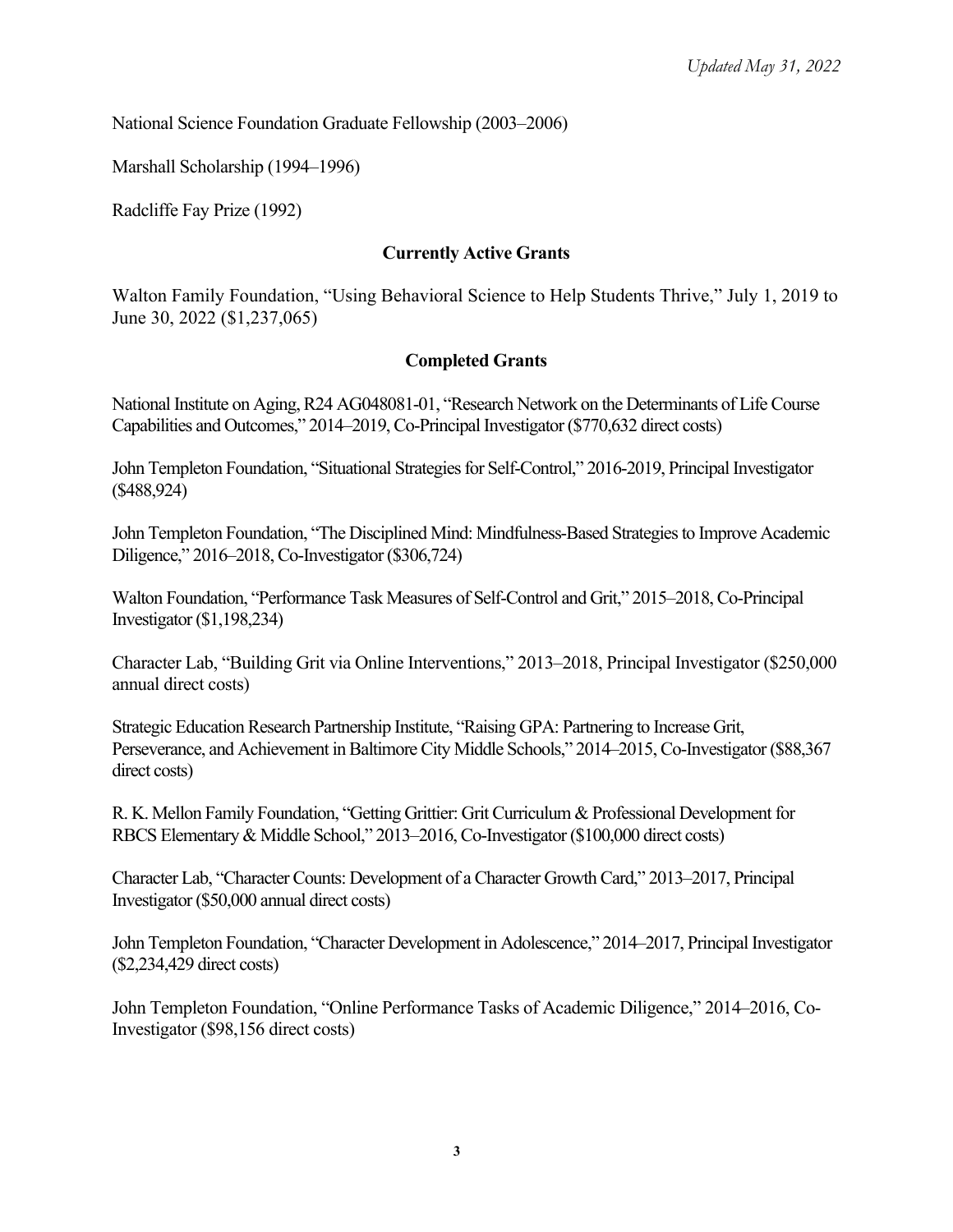National Institute of Child Health and Human Development, R01 HD065436, "Early Child Development Programs: Effective Interventions for Human Development," 2010–2016, Co-Investigator (\$474,635 annual direct costs)

Robert Wood Johnson Foundation, "Shaping our Situations to Support Self-Control," 2013–2015, Principal Investigator (\$50,000 direct costs)

Spencer Foundation, "Developing and Validating Novel Measures of Character Skills," 2013–2015, Principal Investigator (\$50,000 direct costs)

John Templeton Foundation, "Fostering Self-Control: Strategies that Facilitate Working, Waiting, and Emotion Regulation," 2011–2015, Principal Investigator (\$334,790 direct costs)

Gates Foundation, "Understanding and Increasing College Persistence," 2011–2015, Principal Investigator (\$2,051,058 direct costs)

National Institute on Aging, K01 Mentored Research Scientist Development Award, "The Economics and Psychology of Self-Control," 2009–2014, Principal Investigator (\$653,068 direct costs)

Wake Forest University, "Resisting Everything except Temptation: A Longitudinal Study of Domain Specificity in Self-Control," 2011–2013, Principal Investigator (\$71,949 annual direct costs)

University of Chicago ARETE Initiative: A New Science of Virtues, "The Virtue of Self-Control," 2010–2012, Co-Principal Investigator (\$26,300 annual direct costs)

Michigan Retirement Research Center, "Personality and Response to the Financial Crisis," 2010– 2011, Co-Principal Investigator (\$31,250 annual direct costs)

University of Pennsylvania Research Foundation, "Waning Willpower or Minimal Motivation? Testing Two Possible Mechanisms for Self-Control Failure," 2010–2011, Co-Principal Investigator (\$26,857 annual direct costs)

Pennsylvania Department of Health, "Biosocial Prediction and Intervention on Childhood Aggression," 2009–2012, Co-Investigator, (\$985,256 annual direct costs)

KIPP Foundation, "Building Self-Control in Young People," 2008–2010, Principal Investigator (\$70,703 annual direct costs)

# **Peer-Reviewed Publications**

Buttenheim, A., Milkman, K. L., Duckworth, A. L., Gromet, D. M., Patel, M., & Chapman, G. (2022). Effects of ownership text message wording and reminders on receipt of an influenza vaccination: A randomized clinical trial. *JAMA network open, 5*(2), 1-9. https://doi.org/10.1001/jamanetworkopen.2021.43388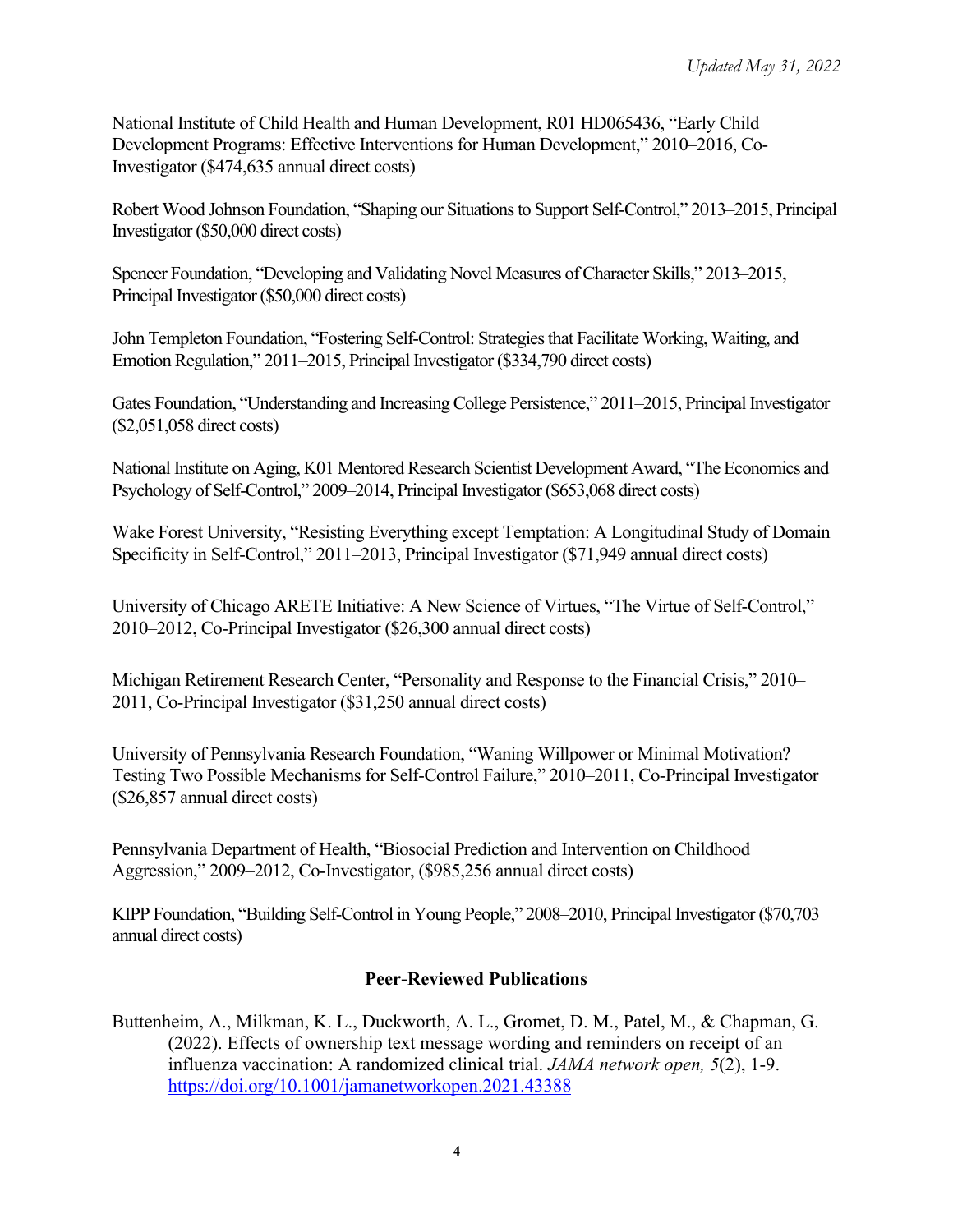- Duckworth, A. L. (2022). How to write for other people. *The Journal of Positive Psychology, 17*(2), 177-181. https://doi.org/10.1080/17439760.2021.2016903
- Duckworth, A. L. (2022). People who need people. *Psychological Inquiry*, *33*(1), 26-29. https://doi.org/10.1080/1047840x.2022.2037995
- Leonard, J. A., Lydon-Staley, D. M., Sharp, S. D. S., Liu, H. Z., Park, A. T., Bassett, D. S., Duckworth, A. L., & Mackey, A. P. (2022). Daily fluctuations in young children's persistence. *Child Development, 93*(2), e222-e236. https://doi.org/10.1111/cdev.13717
- Milkman, K. L., Gandhi, L., Patel, M. S., Graci, H. N., Gromet, D. M., Ho, H., Kay, J. S., Lee, T. W., Rothschild, J., Bogard, J. E., Brody, I., Chabris, C. F., Chang, E., Chapman, G. B., Dannals, J. E., Goldstein, N. J., Goren, A., Hershfield, H., Hirsch, A., . . . Duckworth, A. L. (2022). A 680,000-person megastudy of nudges to encourage vaccination in pharmacies. *Proceedings of the National Academy of Sciences, 119*(6), e2115126119. https://doi.org/10.1073/pnas.2115126119
- Yeager, D. S., Carroll, J. M., Buontempo, J., Cimpian, A., Woody, S., Crosnoe, R., Muller, C., Murray, J., Mhatre, P., Kersting, N., Hulleman, C., Kudym, M., Murphy, M., Duckworth, A. L., Walton, G. M., & Dweck, C. S. (2022). Teacher mindsets help explain where a growth mindset intervention does and doesn't work. *Psychological Science*, *33*(1), 18-32. https://doi.org/10.1177/09567976211028984
- Zhang, T., Park, D., Ungar, L. H., Tsukayama, E., Luo, L., & Duckworth, A. L. (2022). The development of grit and growth mindset in Chinese children. *Journal of Experimental Child Psychology, 221*, 105450. https://doi.org/10.1016/j.jecp.2022.105450
- Duckworth, A. L., Kautz, T., Defnet, A., Satlof-Bedrick, E., Talamas, S., Lira, B., & Steinberg, L. (2021). Students attending school remotely suffer socially, emotionally, and academically. *Educational Researcher.* https://doi.org/10.3102/0013189X211031551
- Duckworth, A. L., Quinn, P. D., & Tsukayama. E. (2021). Revisiting the factor structure of grit: A commentary on Duckworth and Quinn (2009). *Journal of Personality Assessment, 103*(5), 573-575. https://doi.org/10.1080/00223891.2021.1942022
- Gross, J. J., & Duckworth, A. L. (2021). Beyond willpower. *Behavioral and Brain Sciences*, *44*, e37. https://doi.org/10.1017/S0140525X20000722
- Gruber, J., Mendle, J., Lindquist, K. A., Schmader, T., Clark, L. A., Bliss-Moreau, E., Akinola, M., Atlas, L., Barch, D. M., Barrett, L. F., Borelli, J. L., Brannon, T. N., Bunge, S. A., Campos, B., Cantlon, J., Carter, R., Carter-Sowell, A. R., Chen, S., Craske, M. G., . . . Williams, L. A. (2021). The future of women in psychological science. *Perspectives on Psychological Science, 16*(3), 483-516. https://doi.org/10.1177/1745691620952789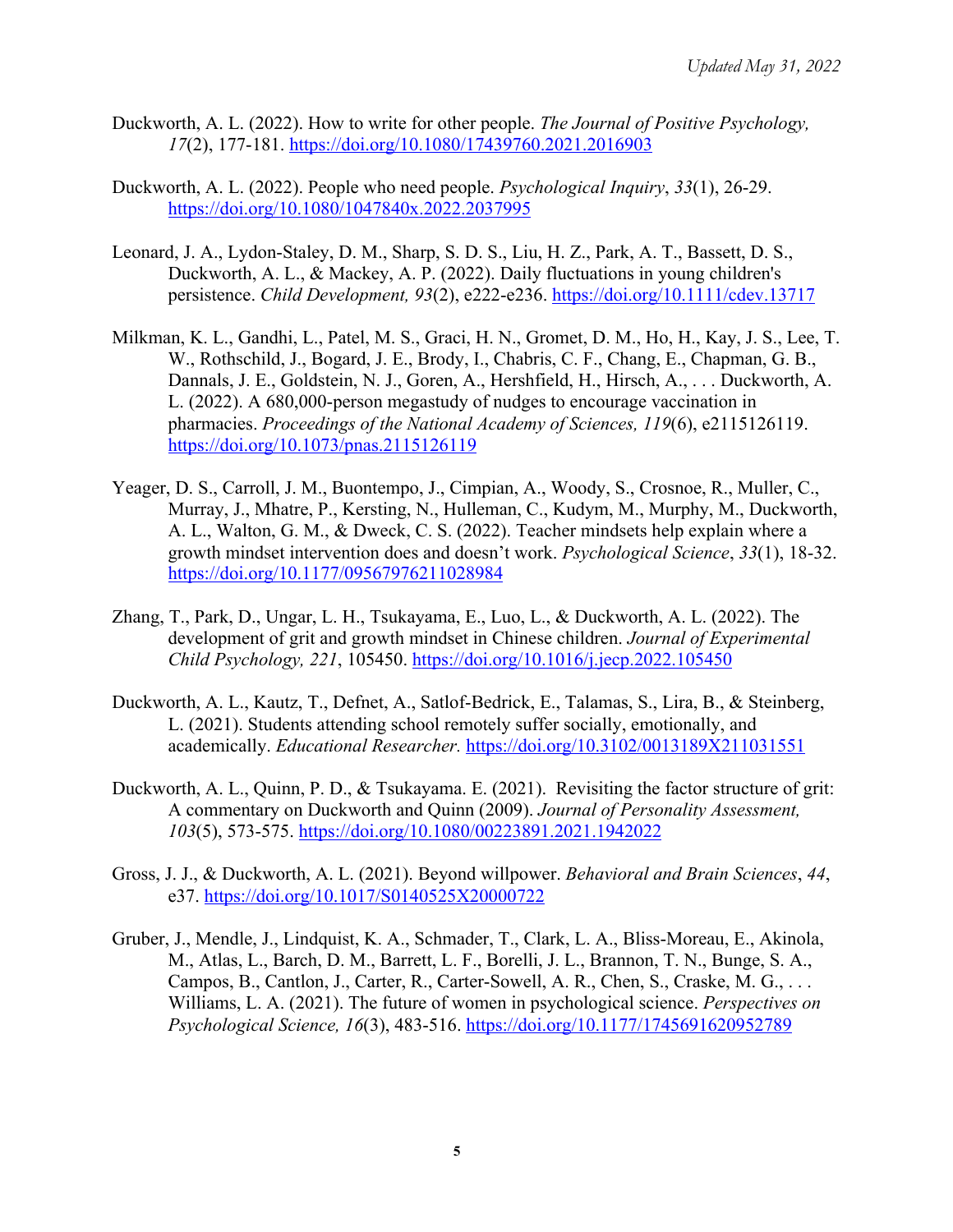- Leonard, J. A., Duckworth, A. L., Schulz, L. E., & Mackey, A. P. (2021). Leveraging cognitive science to foster children's persistence. *Trends in Cognitive Sciences*, *25*(8), 642-644. https://doi.org/10.1016/j.tics.2021.05.005
- Milkman, K. L., Gromet, D., Ho, H., Kay, J. S., Lee, T. W., Pandiloski, P., Park, Y., Rai, A., Bazerman, M., Beshears, J., Bonacorsi, L., Camerer, C., Chang, E., Chapman, G., Cialdini, R., Dai, H., Eskreis-Winkler, L., Fishbach, A., Gross, J. J., . . . Duckworth, A. L. (2021). Megastudies improve the impact of applied behavioural science. *Nature, 600,*  478–483. https://doi.org/10.1038/s41586-021-04128-4
- Milkman, K. L., Patel, M. S., Gandhi, L., Graci, H. N., Gromet, D. M., Ho, H., Kay, J. S., Lee, T. W., Akinola, M., Beshears, J., Bogard, J. E., Buttenheim, A., Chabris, C. F., Chapman, G. B., Choi, J. J., Dai, H., Fox, C. R., Goren, A., Hilchey, M. D., . . . Duckworth, A. L. (2021). A megastudy of text-based nudges encouraging patients to get vaccinated at an upcoming doctor's appointment. *Proceedings of the National Academy of Sciences, 118*(20), e2101165118. https://doi.org/10.1073/pnas.2101165118
- Milyavskaya, M., Galla, B. M., Inzlicht, M., & Duckworth, A. L. (2021). More effort, less fatigue: The role of interest in increasing effort and reducing mental fatigue. *Frontiers in Psychology*, *12*. https://doi.org/10.3389/fpsyg.2021.755858
- Santos, I., Petroska-Beska, V., Carneiro, P., Eskreis-Winkler, L., Boudet, A. M. M., Berniell, I., Krekel, C., Arias, O., & Duckworth, A. (2021). Can grit be taught? Lessons from a nationwide field experiment with middle-school students. *Policy Research Working Paper, no. WPS 983, Impact Evaluation Series.* World Bank Group. https://doi.org/10.1596/1813-9450-9831
- Duckworth, A. L., & Gross, J. J. (2020). Behavior change. *Organizational Behavior and Human Decision Processes, 161,* 39-49*.* https://doi.org/10.1016/j.obhdp.2020.09.002
- Galla, B. M., Tsukayama, E., Yu, A., Park, D., & Duckworth, A. L. (2020). The mindful adolescent: Developmental changes in nonreactivity to inner experiences and its association with emotional well-being. *Developmental Psychology, 56*(2), 350-363. https://doi.org/10.1037/dev0000877
- Gardner, M., Hutt, S. J., Kamentz, D., Duckworth, A. L., & D'Mello, S. K. (2020). How does high school extracurricular participation predict bachelor's degree attainment? It is complicated. *Journal of Research on Adolescence, 30*(3), 753-768. https://doi.org/10.1111/jora.12557
- Gruber, J., Mendle, J., Lindquist, K. A., Schmader, T., Clark, L. A., Bliss-Moreau, E., Akinola, M., Atlas, L., Barch, D. M., Feldman Barrett, L., Borelli, J. L., Brannon, T. N., Bunge, S. A., Campos, B., Cantlon, J., Carter, R., Carter-Sowell, A. R., Chen, S., Craske, M. G., . . . Williams, L. A. (2020). The future of women in psychological science. *Perspectives on Psychological Science, 16*(3), 483-516*.* https://doi.org/10.1177/1745691620952789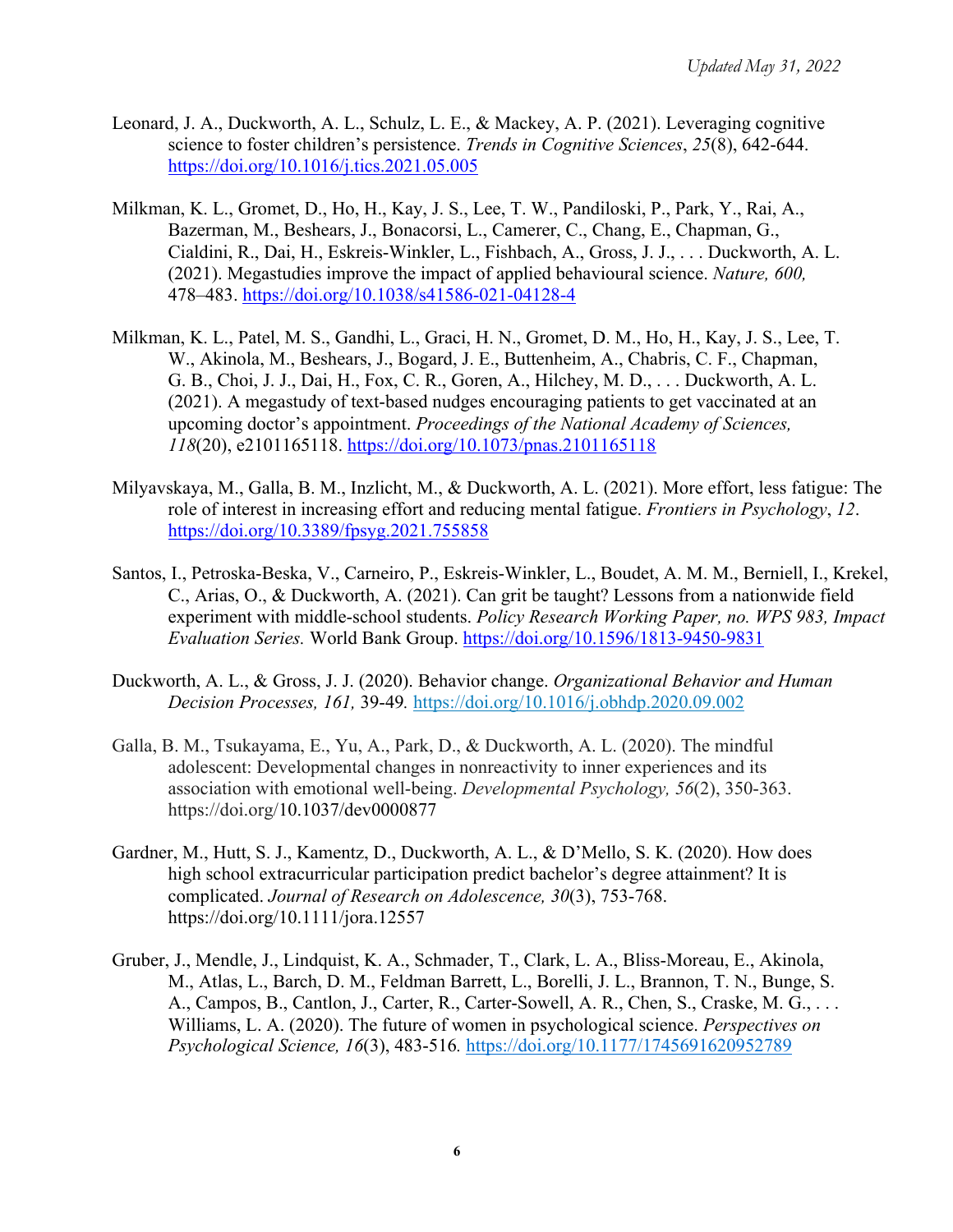- Kirgios, E. L., Mandel, G. H., Park, Y., Milkman, K. L., Gromet, D. M., Kay, J. S., & Duckworth, A. L. (2020). Teaching temptation bundling to boost exercise: A field experiment. *Organizational Behavior and Human Decision Processes, 161,* 20-35. https://doi.org/10.1016/j.obhdp.2020.09.003
- Mehr, K. S., Geiser, A. E., Milkman, K. L., & Duckworth, A. L. (2020). Copy-paste prompts: A new nudge to promote goal achievement. *Journal of the Association for Consumer Research*, *5*(3), 329-334. https://doi.org/10.1086/708880
- Park, D., Tsukayama, E., Yu, A., & Duckworth, A. L. (2020). The development of grit and growth mindset in adolescence. *Journal of Experimental Child Psychology, 198*, 104889. https://doi.org/10.1016/j.jecp.2020.104889
- Porter, T., Molina, D. C., Blackwell, L., Roberts, S., Quirk, A., Duckworth, A. L., & Trzesniewski, K. (2020). Measuring mastery behaviors at scale: The Persistence, Effort, Resilience and Challenge-Seeking task (PERC). *Journal of Learning Analytics, 7*(1), 5- 18*.* https://doi.org/10.18608/jla.2020.71.2
- Rege, M., Hanselman, P., Solli, I. F., Dweck, C. S., Ludvigsen, S., Bettinger, E., Crosnoe, R., Muller, C., Walton, G., Duckworth, A. L., & Yeager, D. S. (2020). How can we inspire nations of learners? Investigating growth mindset and challenge-seeking in two countries. *American Psychologist, 76*(5), 755-767. https://doi.org/10.1037/amp0000647
- Spann, C. A., Yu, A., Galla, B. M., Duckworth, A. L., & D'Mello, S. K. (2020). Is academic diligence domain-specific or domain-general? An investigation of the math, verbal, and spatial academic diligence tasks with middle schoolers. *Learning and Individual Differences. 80,* 101870. https://doi.org/10.1016/j.lindif.2020.101870
- Zamarro, G., Nichols, M., Duckworth, A. L., & D'Mello, S. K. (2020). Validation of survey effort measures of grit and self-control in a sample of high school students. *PLOS One, 15*(7), e0235396. https://doi.org/10.1371/journal.pone.0235396
- Chang, E. H., Milkman, K. L., Gromet, D. M., Rebele, R. W., Massey, C., Duckworth, A. L., & Grant, A. M. (2019). The mixed effects of online diversity training. *Proceedings of the National Academy of Sciences, 116*(16), 7778-7783*.*  https://doi.org/10.1073/pnas.1816076116
- Duckworth, A. L. (2019). Using psychological science to help children thrive. *Perspectives on Psychological Science*, *14*(1), 34-36. https://doi.org/10.1177/1745691618804194
- Duckworth, A. L., Milkman, K. L., & Laibson, D. (2019). Beyond willpower: Strategies for reducing failures of self-control. *Psychological Science in the Public Interest, 19*(3), 102- 129. https://doi.org/10.1177/1529100618821893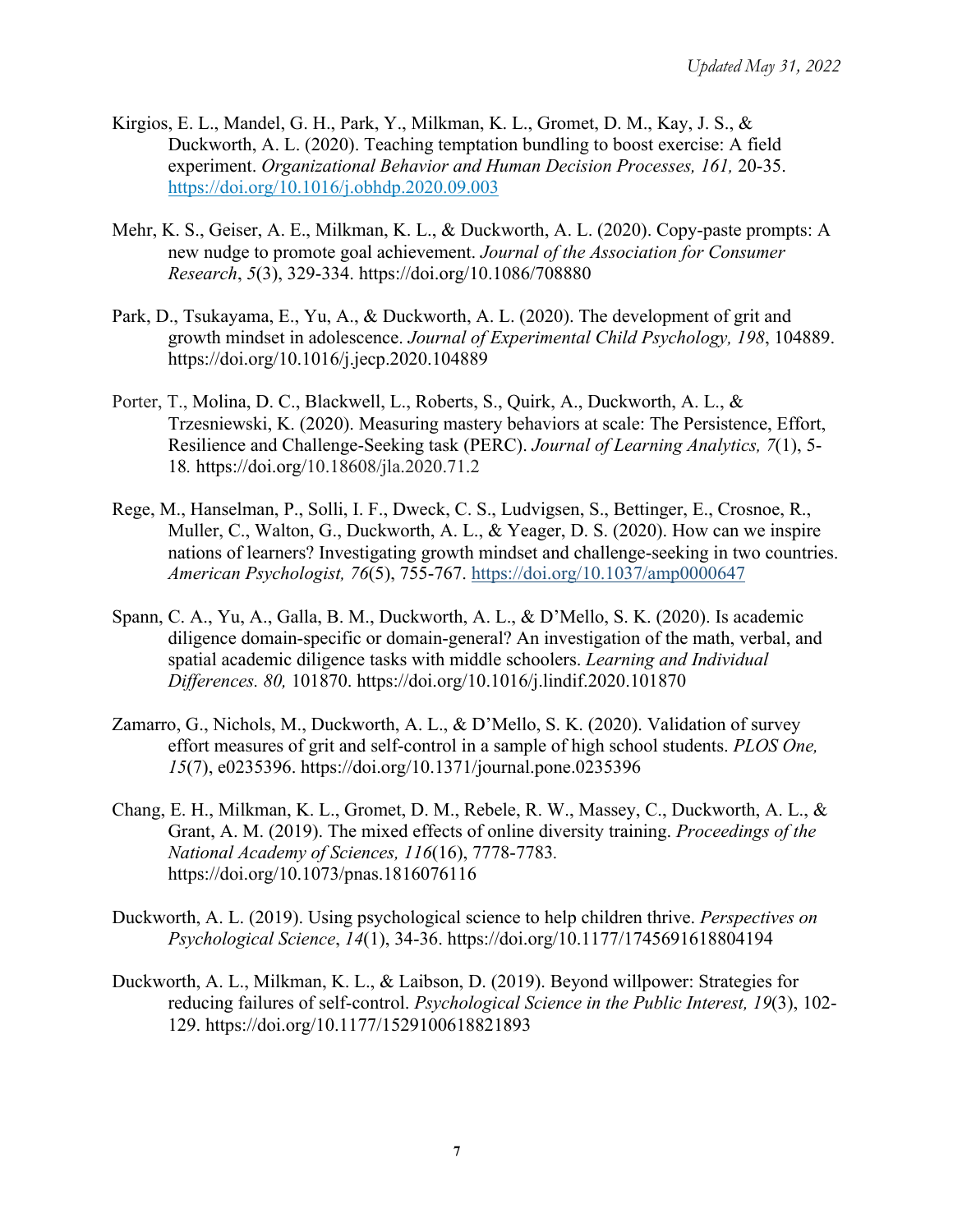- Duckworth, A. L., Quirk, A., Gallop, R., Hoyle, R. H., Kelly, D. R., & Matthews, M. D. (2019). Cognitive and noncognitive predictors of success. *Proceedings of the National Academy of Sciences*, *116*(47), 23499-23504. https://doi.org/10.1073/pnas.1910510116
- Duckworth, A. L., Taxer, J., Eskreis-Winkler, L., Galla, B. M., & Gross, J. J. (2019). Selfcontrol and academic achievement. *Annual Review of Psychology, 70,* 373-399. https://doi.org/10.1146/annurev-psych-010418-103230
- Eskreis-Winkler, L., Milkman, K. L., Gromet, D. M., & Duckworth, A. L. (2019). A large-scale field experiment shows giving advice improves academic outcomes for the advisor. *Proceedings of the National Academy of Sciences*, *116*(30), 14808-14810. https://doi.org/10.1073/pnas.1908779116
- Galla, B. M., Shulman, E. P., Plummer, B. D., Gardner, M., Hutt, S. J., Goyer, J. P., Lejuez, C. W., D'Mello, S. K., & Duckworth, A. L. (2019). Why high school grades are better predictors of on-time college graduation than are admissions test scores: The roles of self-regulation and cognitive ability. *American Educational Research Journal, 56*(6), 2077-2115*.* https://doi.org/10.3102/0002831219843292
- Grenell, A., White, R. E., Prager, E. O., Schaefer, C., Kross, E., Duckworth, A. L., & Carlson, S. M. (2019). Experimental paradigm for measuring the effects of self-distancing in young children. *Journal of Visualized Experiments, 145*, e59056. https://doi.org/10.3791/59056
- Hutt, S. J., Gardner, M., Duckworth, A. L., & D'Mello, S. K. (2019). Evaluating fairness and generalizability in models predicting on-time graduation from college applications. In C. F. Lynch, A. Merceron, M. Desmarais, & R. Nkambou (Eds.), *Proceedings of the 12th International Conference on Educational Data Mining (EDM 2019)* (pp. 79-88)*.*
- Peña, P. A., Pérez-Díaz, I., Pulido-Ayala, A. K., Osorio-Landa, H. K., López-Navarro, J. M., Duckworth, A. L., & Jena, A. B. (2019). Association of grit scores with treatment adherence and biomarkers in patients with type 2 diabetes. *JAMA Network Open, 2*(9), e1911476. https://doi.org/10.1001/jamanetworkopen.2019.11476
- Southwick, D. A., Tsay, C. J., & Duckworth, A. L. (2019). Grit at work. *Research in Organizational Behavior, 39*, 100126. https://doi.org/10.1016/j.riob.2020.100126
- Yeager, D. S., Hanselman, P., Walton, G. M., Murray, J. S., Crosnoe, R., Muller, C., Tipton, E., Schneider, B., Hulleman, C. S., Hinojosa, C. P., Paunesku, D., Romero, C., Flint, K., Roberts, A., Trott, J., Iachan, R., Buontempo, J., Man Yang, S., Carvalho, C. M. . . . Dweck, C. S. (2019). A national experiment reveals where a growth mindset improves achievement. *Nature, 573,* 364-369*.* https://doi.org/10.1038/s41586-019-1466-y
- Duckworth, A. L., & Meindl, P. (2018). Clarifying character education. *Journal of Character Education, 14*(2), 37-39.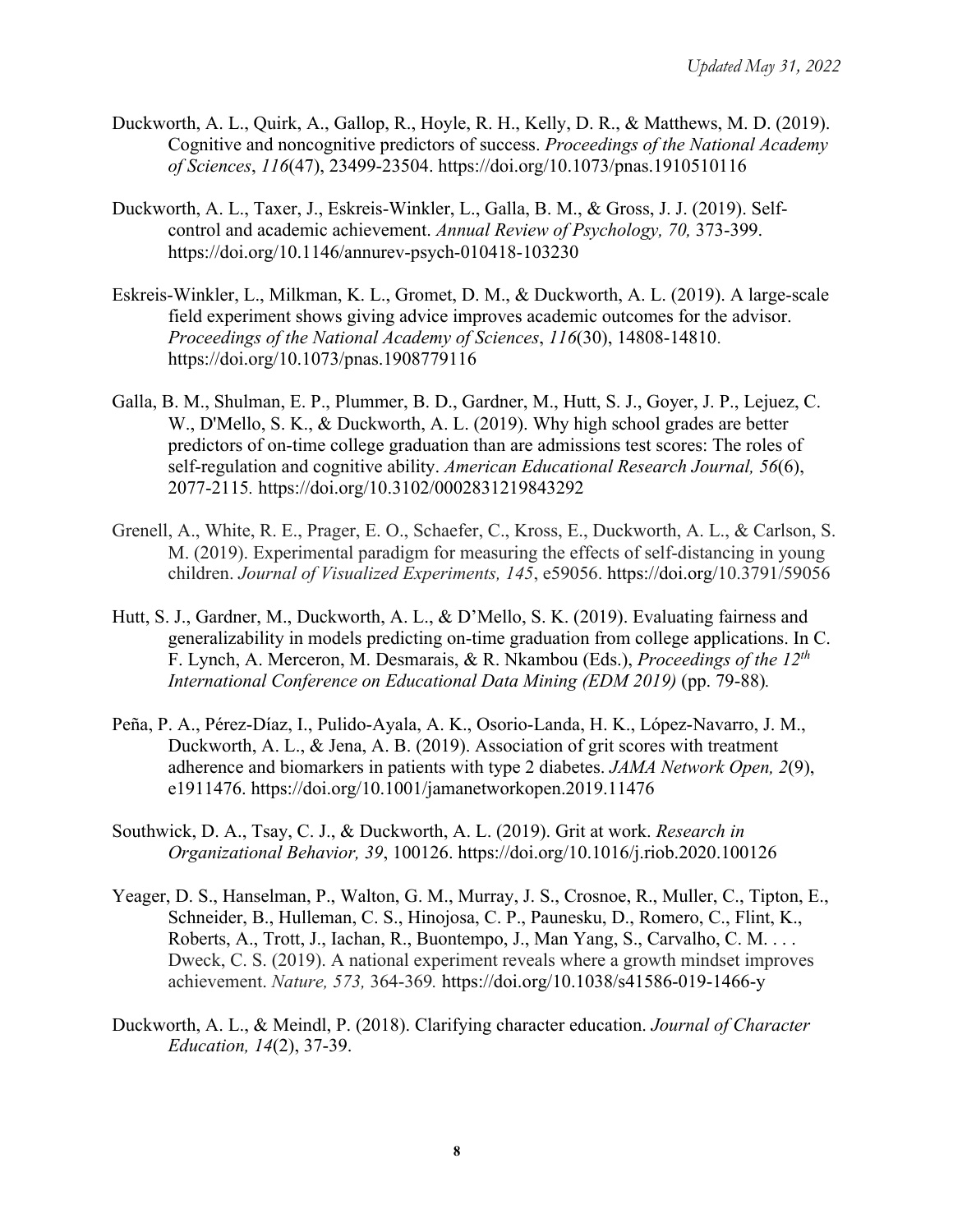- Eskreis-Winkler, L., Fishbach, A., & Duckworth, A. L. (2018). Dear Abby: Should I give advice or receive it? *Psychological Science, (29)*11, 1797-1806. https://doi.org/10.1177/0956797618795472
- Grenell, A., Prager, E. O., Schaefer, C., Kross, E., Duckworth, A. L., & Carlson, S. M. (2018). Individual differences in the effectiveness of self-distancing for young children's emotion regulation. *British Journal of Developmental Psychology, 37*(1), 84-100. https://doi.org/10.1111/bjdp.12259
- Hutt, S., Gardner, M., Kamentz, D., Duckworth, A. L., & D'Mello, S. K. (2018). Prospectively predicting 4-year college graduation from student applications. In S. Buckingham Shum, R. Ferguson, A. Merceron, & X. Ochoa (Eds.). *Proceedings of the 8th International Learning Analytics and Knowledge Conference (LAK '18).* ACM.
- Meindl, P., Yu, A., Galla, B. M., Quirk, A., Haeck, C., Goyer, J. P., Lejuez, C. W., D'Mello, S. K., & Duckworth, A. L. (2018). A brief behavioral measure of frustration tolerance predicts academic achievement immediately and two years later. *Emotion. 19*(6), 1081– 1092. https://doi.org/10.1037/emo0000492
- Park, D., Yu, A., Baelen, R. N., Tsukayama, E., & Duckworth, A. L. (2018). Fostering grit: Perceived school goal-structure predicts growth in grit and grades. *Contemporary Educational Psychology, 55*, 120-128. https://doi.org/10.1016/j.cedpsych.2018.09.007
- Park, D., Yu, A., Metz, S. E., Tsukayama, E., Crum, A. J., & Duckworth, A. L. (2018). Beliefs about stress attenuate the relation among adverse life events, perceived distress, and self‐ control. *Child Development, 89*(6), 2059–2069. https://doi.org/10.1111/cdev.12946
- Peña, P., & Duckworth, A. L. (2018). The effects of relative and absolute age in the measurement of grit from 9th to 12th grade. *Economics of Education Review 66*, 183– 190. https://doi.org/10.1016/j.econedurev.2018.08.009
- Robinson, C. D., Pons, G., Duckworth, A. L., & Rogers, T. (2018). Some middle school students want behavior commitment devices (but take-up does not affect their behavior). *Frontiers in Psychology, 9*(206). https://doi.org/10.3389/fpsyg.2018.00206
- White, R. E., Kuehn, M. M., Duckworth, A. L., Kross, E., & Ayduk, Ö. (2018). Focusing on the future from afar: Self-distancing from future stressors facilitates adaptive coping. *Emotion, 19*(5), 903–916. https://doi.org/10.1037/emo0000491
- Wiese, C. W., Tay, L., Duckworth, A. L., D'Mello, S., Kuykendall, L., Hofmann, W., Baumeister, R. F., & Vohs, K. D. (2018). Too much of a good thing? Exploring the inverted-U relationship between self-control and happiness. *Journal of Personality, (86)*3, 380-396. https://doi.org/10.1111/jopy.12322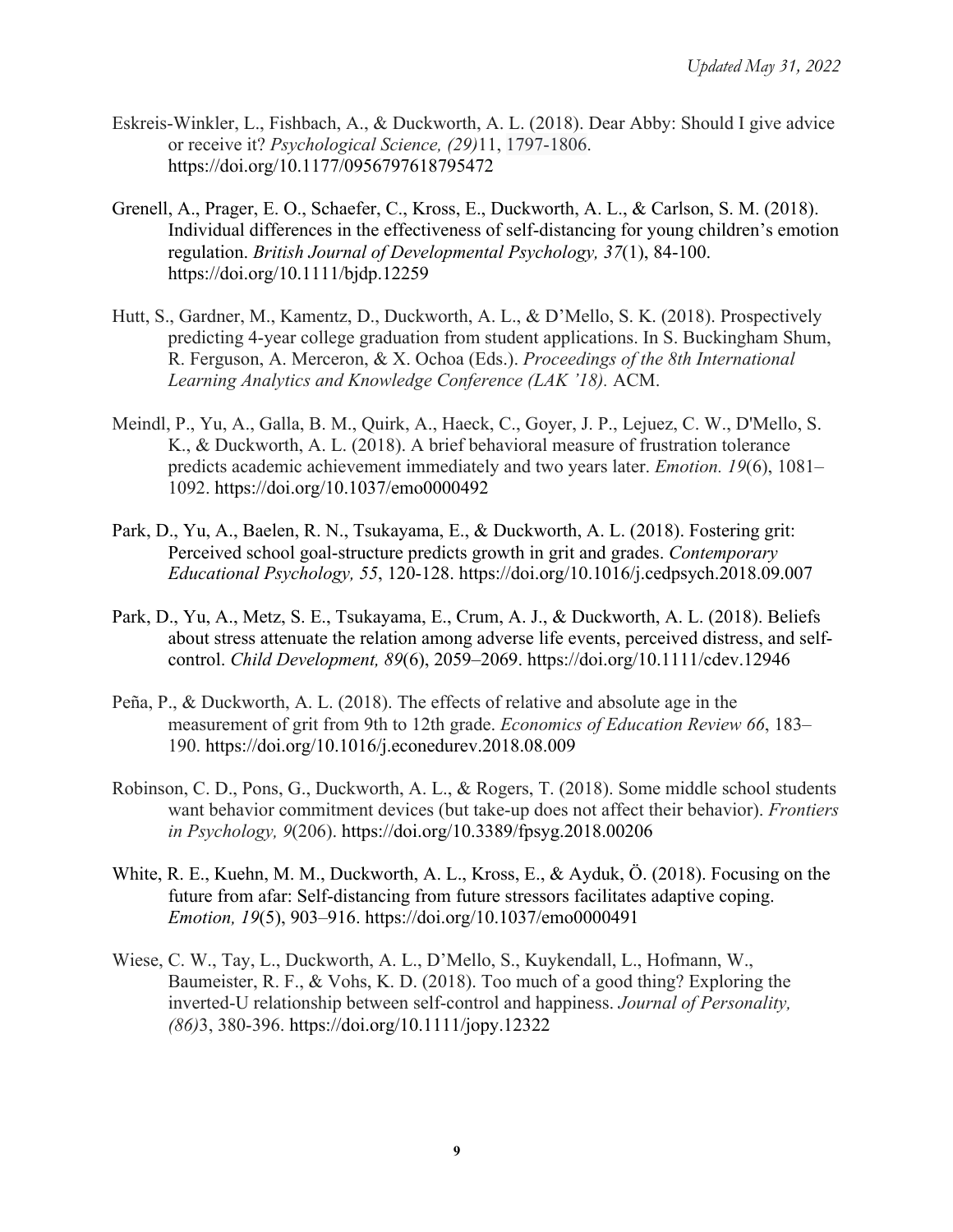- D'Mello, S. K., Dieterle, E., & Duckworth, A. L. (2017). Advanced, Analytic, Automated (AAA) measurement of engagement during learning. *Educational Psychologist, 52*(2), 104–123. https://doi.org/10.1080/00461520.2017.1281747
- Duckworth, A. L., & Seligman, M. (2017). The science and practice of self-control. *Perspectives on Psychological Science, 12*(5), 715–718. https://doi.org/10.1177/1745691617690880
- Park, D., Tsukayama, E., Goodwin, G. P., Patrick, S., & Duckworth, A. L. (2017). A tripartite taxonomy of character: Evidence for intrapersonal, interpersonal, and intellectual competencies in children. *Contemporary Educational Psychology, 48*, 16–27. https://doi.org/10.1016/j.cedpsych.2016.08.001
- White, R. E., Prager, E. O., Schaefer, C., Kross, E., Duckworth, A. L., & Carlson, S. M. (2017). The "Batman Effect": Improving perseverance in young children. *Child Development, 88*(5), 1563-1571. https://doi.org/10.1111/cdev.12695
- Duckworth, A. L., Gendler, T. S., & Gross, J. J. (2016). Situational strategies for self-control. *Perspectives on Psychological Science*, *11*(1)*,* 35–55. https://doi.org/10.1177/1745691615623247
- Duckworth, A. L., White, R. E., Matteucci, A. J., Shearer, A., & Gross, J. J. (2016). A stitch in time: Strategic self-control in high school and college students. *Journal of Educational Psychology*, *108*(3), 329–341. https://doi.org/ 10.1037/edu0000062
- Eskreis-Winkler, L., Shulman, E. P., Young, V., Tsukayama, E., Brunwasser, S. M. & Duckworth, A. L. (2016). Using wise interventions to motivate deliberate practice. *Journal of Personality and Social Psychology*, *111*(5), 728–744. https://doi.org/10.1037/pspp0000074
- Galla, B. M., Baelen, R. N., Duckworth, A. L., & Baime, M. J. (2016). Mindfulness, meet selfregulation: Boosting out-of-class meditation practice with brief action plans. *Motivation Science, 2*(4), 220-237. https://doi.org/10.1037/mot0000045
- West, M. R., Kraft, M. A., Finn, A. S., Martin, R., Duckworth, A. L., Gabrieli, C. F. O., & Gabrieli. J. D. E. (2016). Promise and paradox: Measuring students' non-cognitive skills and the impact of schooling. *Educational Evaluation and Policy Analysis, 38*(1), 148– 170. https://doi.org/10.3102/0162373715597298
- Yeager, D. S., Walton, G. M., Brady, S. T., Akcinar, E. N., Paunesku, D., Keane, L., Kamentz, D., Ritter, G., Duckworth, A. L., Urstein, R., Gomez, E. M., Markus, H. R., Cohen, G. L., & Dweck, C. S. (2016). Teaching a lay theory before college narrows achievement gaps at scale. *Proceedings of the National Academy of Sciences*, *113*(24), E3341–E3348. https://doi.org/10.1073/pnas.1524360113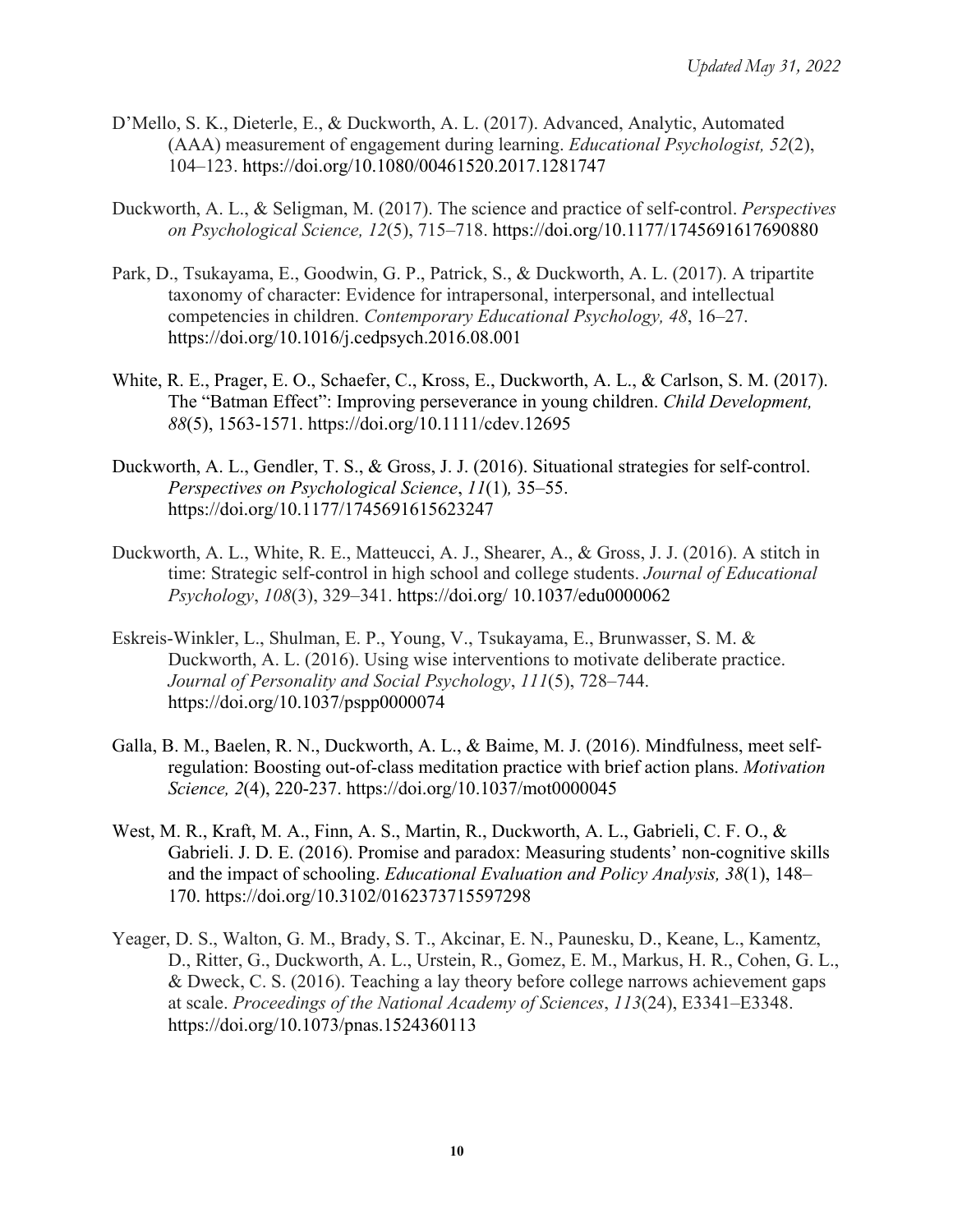- Duckworth, A. L., Eichstaedt, J., & Ungar, L. (2015). The mechanics of human achievement. *Social and Personality Psychology Compass, 9*(7), 359–369. https://doi.org/10.1111/spc3.12178
- Duckworth, A. L., Shulman, E. P., Mastronarde, A. J., Patrick, S. D., Zhang, J., & Druckman, J. (2015). Will not want: Self-control rather than motivation explains the female advantage in report card grades. *Learning and Individual Differences, 39*, 13–23. https://doi.org/10.1016/j.lindif.2015.02.006
- Duckworth, A. L., & Steinberg, L. (2015). Unpacking self-control. *Child Development Perspectives, 9*(1), 32–37. https://doi.org/10.1111/cdep.12107
- Duckworth, A. L., & Yeager, D. S. (2015). Measurement matters: Assessing personal qualities other than cognitive ability for educational purposes. *Educational Researcher, 44*(4), 237–251. https://doi.org/10.3102/0013189X15584327
- Galla, B. M., & Duckworth, A. L. (2015). More than resisting temptation: Beneficial habits mediate the relationship between self-control and positive life outcomes. *Journal of Personality and Social Psychology, 109*(3), 508–525. https://doi.org/10.1037/pspp0000026
- White, R. E., Kross, E., & Duckworth, A. L. (2015). Spontaneous self-distancing and adaptive self-reflection across adolescence. *Child Development, 86*(4), 1272–1281. https://doi.org/10.1111/cdev.12370
- Duckworth, A. L., Gendler, T. S., & Gross, J. J. (2014). Self-control in school-age children. *Educational Psychologist*, *49*(3), 199–217. https://doi.org/10.1080/00461520.2014.926225
- Duckworth, A. L., & Gross, J. J. (2014). Self-control and grit: Related but separable determinants of success. *Current Directions in Psychological Science*, *23*(5), 319–325. https://doi.org/10.1177/0963721414541462
- Eisenberg, N., Duckworth, A. L., Spinrad, T. L., & Valiente, C. (2014). Conscientiousness: Origins in childhood? *Developmental Psychology, 50*(5), 1331–1349*.*  https://doi.org/10.1037/a0030977
- Eskreis-Winkler, L., Shulman, E. P., Beal, S. A., & Duckworth, A. L. (2014). The grit effect: Predicting retention in the military, the workplace, school and marriage. *Frontiers in Psychology, 5*(36), 1–12. https://doi.org/10.3389/fpsyg.2014.00036
- Eskreis-Winkler, L., Shulman, E. P., & Duckworth, A. L. (2014). Survivor mission: Do those who survive have a drive to thrive at work? *Journal of Positive Psychology, 9*(3), 209– 218*.* https://doi.org/10.1080/17439760.2014.888579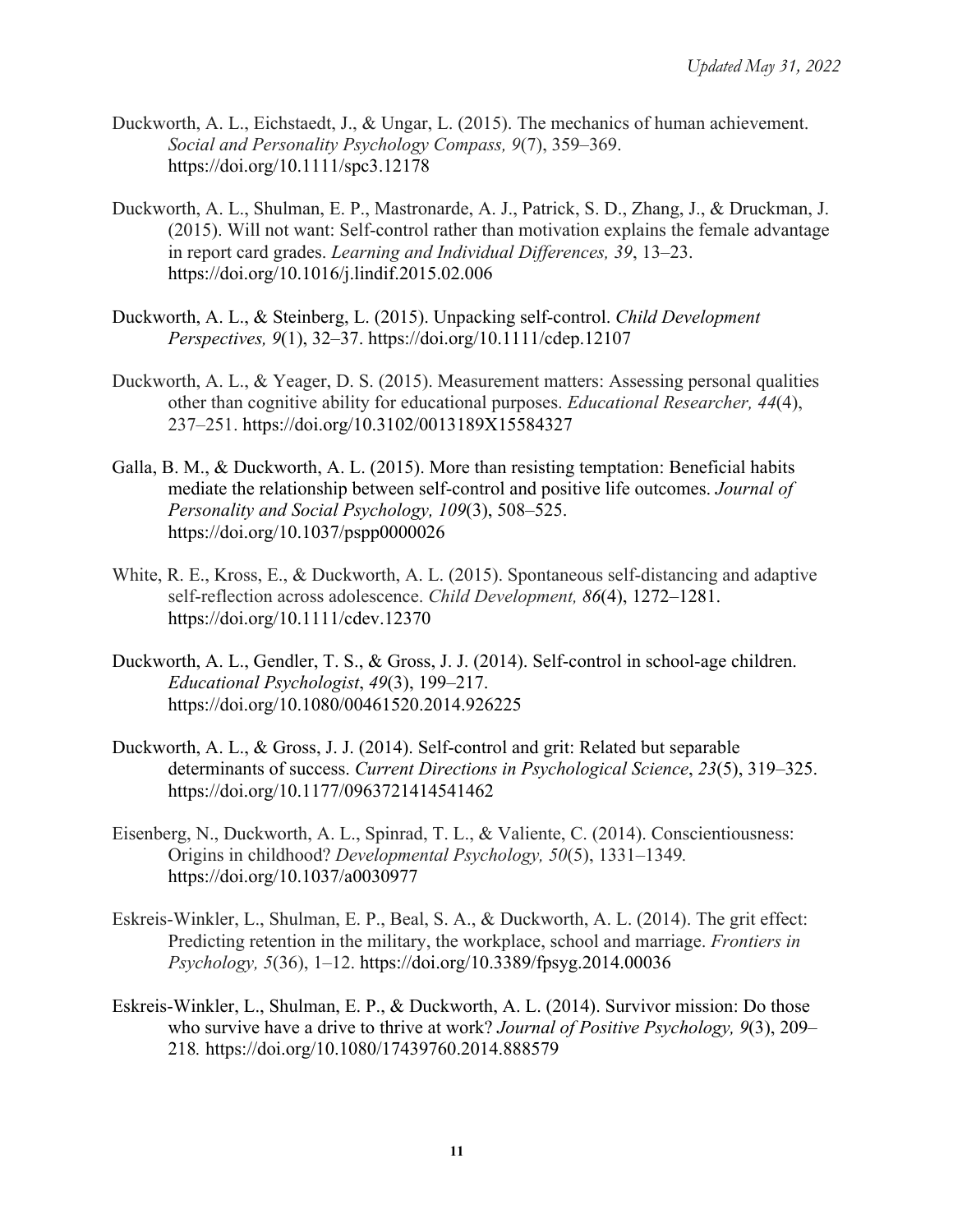- Friedman, H. S., Kern, M. L., Hampson, S. E., & Duckworth, A. L. (2014). A new lifespan approach to conscientiousness and health: Combining the pieces of the causal puzzle. *Developmental Psychology*, *50*(5), 1377–1389. https://doi.org/10.1037/a0030373
- Galla, B. M., Plummer, B. D., White, R., Meketon, D., D'Mello, S. K., & Duckworth, A. L. (2014). The Academic Diligence Task (ADT): Assessing individual differences in effort on tedious but important schoolwork. *Contemporary Educational Psychology, 39*(4), 314–325. https://doi.org/10.1016/j.cedpsych.2014.08.001
- Plummer, B. D., Galla, B. M., Finn, A., Patrick, S. D., Meketon, D., Leonard, J., Goetz, C., Fernandez-Vina, E., Bartolino, S., White, R. E., & Duckworth, A. L. (2014). A behindthe-scenes guide to school-based research. *Mind, Brain, and Education*, *8*(1), 15–20. https://doi.org/10.1111/mbe.12040
- Robertson-Kraft, C., & Duckworth, A. L. (2014). True grit: Trait-level perseverance and passion for long-term goals predicts effectiveness and retention among novice teachers. *Teachers College Record*, *116*(3), 1–27. https://doi.org/10.1177/016146811411600306
- Von Culin, K., Tsukayama, E., & Duckworth, A. L. (2014). Unpacking grit: Motivational correlates of perseverance and passion for long-term goals. *Journal of Positive Psychology, 9*(4), 306–312*.* https://doi.org/10.1080/17439760.2014.898320
- Yeager, D. S., Henderson, M. D., Paunesku, D., Walton, G. M., D'Mello, S., Spitzer, B. J., & Duckworth, A. L. (2014). Boring but important: A self-transcendent purpose for learning fosters academic self-regulation. *Journal of Personality and Social Psychology, 107*(4), 559–580. https://doi.org/10.1037/a0037637
- Duckworth, A. L., Kim, B., & Tsukayama, E. (2013). Life stress impairs self-control in early adolescence. *Frontiers in Psychology, 3*(608), 1–12. https://doi.org/10.3389/fpsyg.2012.00608
- Duckworth, A. L., Kirby, T. A., Gollwitzer, A., & Oettingen, G. (2013). From fantasy to action: Mental contrasting with implementation intentions (MCII) improves academic performance in children. *Social Psychological and Personality Science, 4*(6), 745–753. https://doi.org/10.1177/1948550613476307
- Duckworth, A. L., Tsukayama, E., & Kirby, T. A. (2013). Is it really self-control? Examining the predictive power of the delay of gratification task. *Personality and Social Psychology Bulletin, 39*(7), 843–855*.* https://doi.org/10.1177/0146167213482589
- Kern, M. L., Duckworth, A. L., Urzua, S. S., Loeber, R., Stouthamer-Loeber, M., & Lynam, D. R. (2013). Do as you're told! Facets of agreeableness and early adult outcomes for innercity boys. *Journal of Research in Personality, 47*(6), 795–799. https://doi.org/10.1016/j.jrp.2013.08.008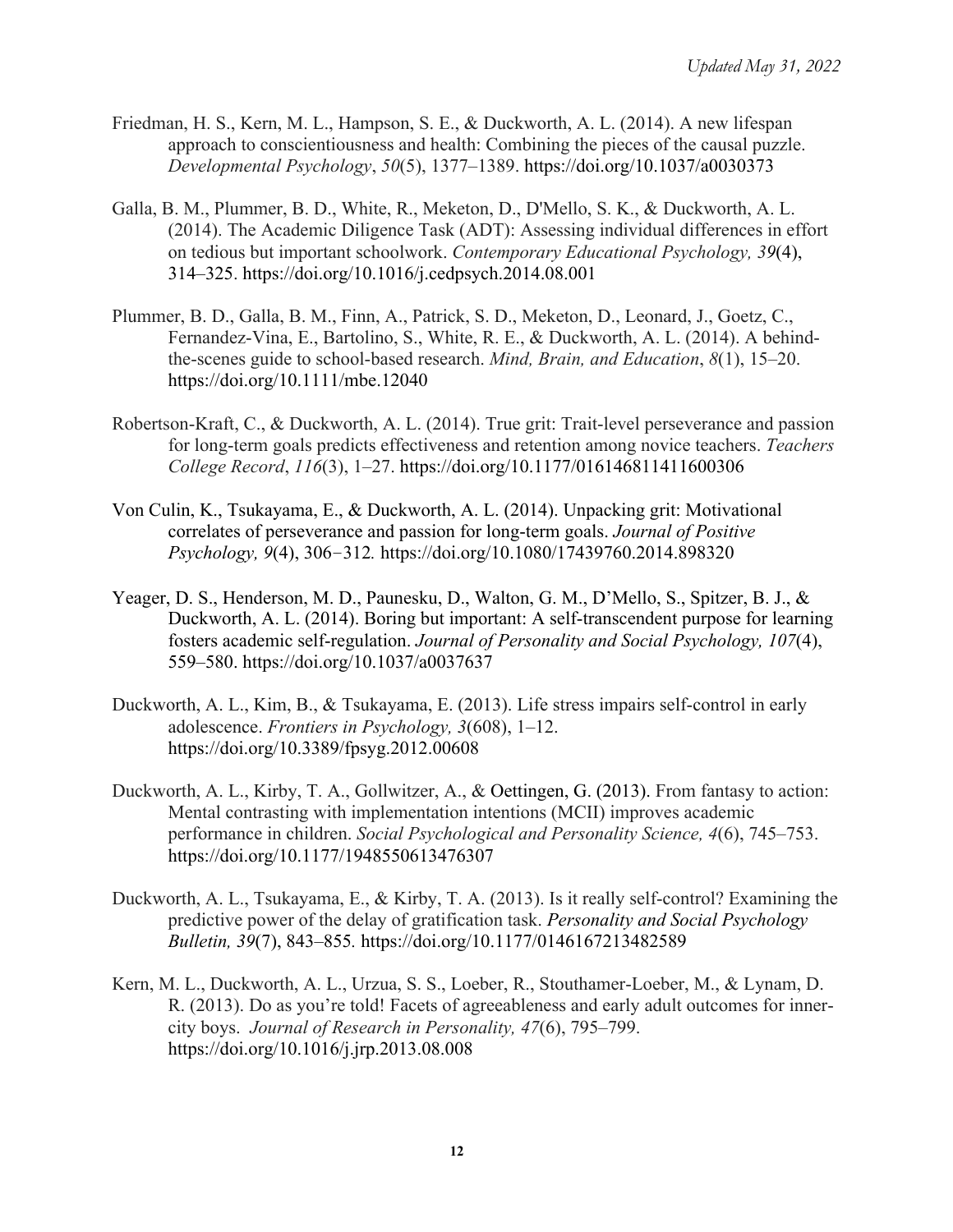- Kurzban, R., Duckworth, A. L., Kable, J. W., & Myers, J. (2013). An opportunity cost model of subjective effort and task performance. *Behavioral and Brain Sciences, 36*(6), 661–679. https://doi.org/10.1017/S0140525X12003196
- Tsukayama, E., Duckworth, A. L., & Kim, B. (2013). Domain-specific impulsivity in school-age children. *Developmental Science*, *16*(6)*,* 879–893. https://doi.org/10.1111/desc.12067
- Duckworth, A. L., Quinn, P., & Tsukayama, E. (2012). What *No Child Left Behind* leaves behind: The roles of IQ and self-control in predicting standardized achievement test scores and report card grades. *Journal of Educational Psychology, 104*(2), 439–451. https://doi.org/10.1037/a0026280
- Duckworth, A. L., Weir, D., Tsukayama, E., & Kwok, D. (2012). Who does well in life? Conscientious adults excel in both objective and subjective success. *Frontiers in Psychology, 3*(356), 1–8. https://doi.org/10.3389/fpsyg.2012.00356
- Tsukayama, E., Duckworth, A. L., & Kim, B. (2012). Resisting everything except temptation: Evidence and an explanation for domain-specific impulsivity. *European Journal of Personality*, *26*(3), 318–334. https://doi.org/10.1002/per.841
- Duckworth, A. L. (2011). The significance of self-control. *Proceedings of the National Academy of Sciences*. *108*(7), 2639-2640. https://doi.org/10.1073/pnas.1019725108
- Duckworth, A. L., Grant, H., Loew, B., Oettingen, G., & Gollwitzer, P. M. (2011). Selfregulation strategies improve self-discipline in adolescents: Benefits of mental contrasting and implementation intentions. *Educational Psychology*, *31*(1), 17–26. https://doi.org/10.1080/01443410.2010.506003
- Duckworth, A. L., & Kern, M. L. (2011). A meta-analysis of the convergent validity of selfcontrol measures. *Journal of Research in Personality*, *45*(3), 259–268*.* https://doi.org/10.1016/j.jrp.2011.02.004
- Duckworth, A. L., Kirby, T. A., Tsukayama, E., Berstein, H., & Ericsson, K. A. (2011). Deliberate practice spells success: Why grittier competitors triumph at the National Spelling Bee. *Social Psychological and Personality Science, 2*(2), 174–181. https://doi.org/10.1177/1948550610385872
- Duckworth, A. L., Quinn, P. D., Lynam, D. R., Loeber, R., & Stouthamer-Loeber, M. (2011). Role of test motivation in intelligence testing. *Proceedings of the National Academy of Sciences*, *108*(19), 7716–7720*.* https://doi.org/10.1073/pnas.1018601108
- Gollwitzer, A., Oettingen, G., Kirby, T. A., Duckworth, A. L., & Mayer, D. (2011). Mental contrasting facilitates academic performance in school children. *Motivation and Emotion, 35*, 403–412. https://doi.org/10.1007/s11031-011-9222-0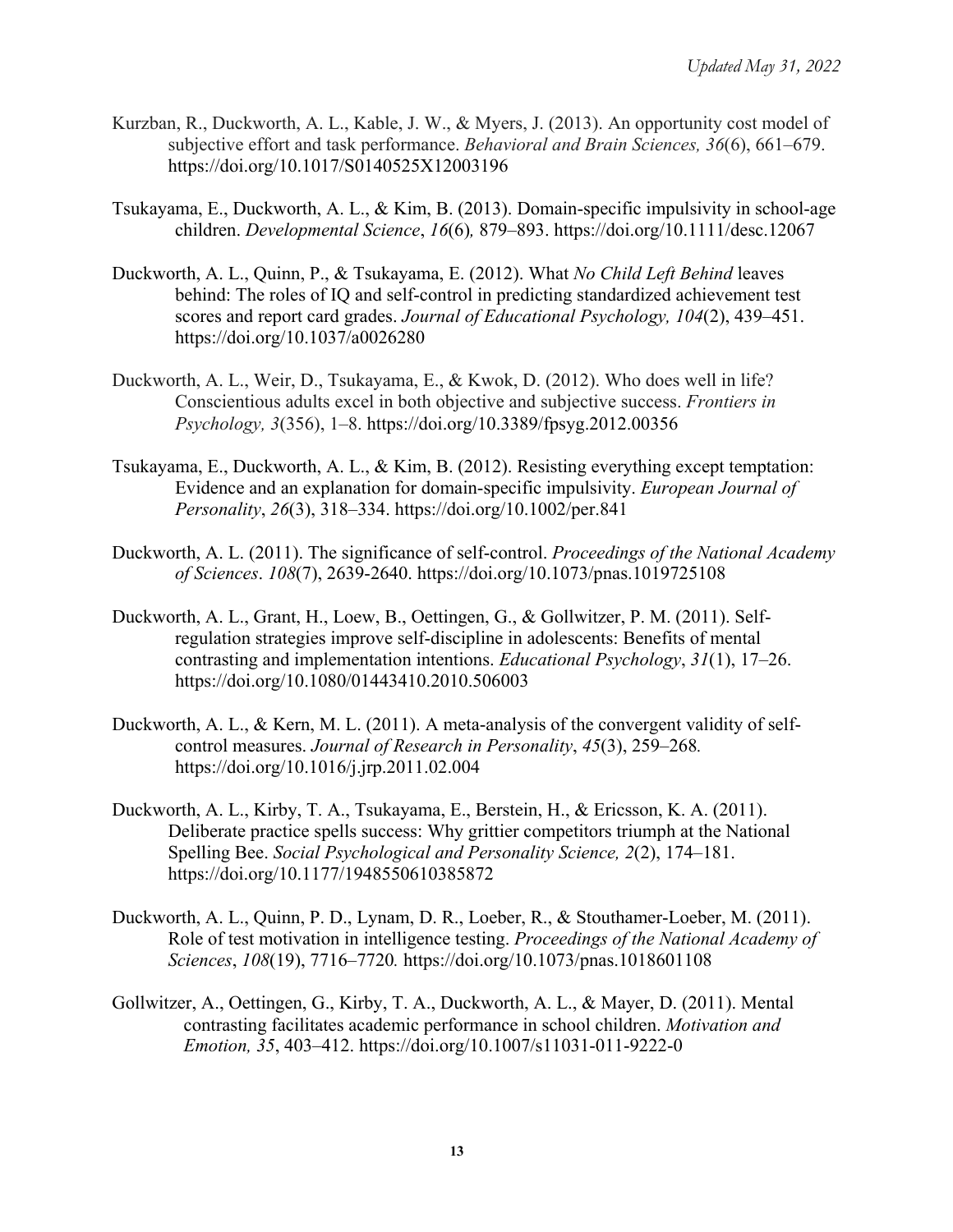- Kross, E., Duckworth, A. L., Ayduk, Ö., Tsukayama, E., & Mischel, W. (2011). The effect of self-distancing on adaptive versus maladaptive self-reflection in children. *Emotion, 11*(5), 1032–1039*.* https://doi.org/10.1037/a0021787
- Roberts, B., Jackson, J., Duckworth, A. L., & Von Culin, K. (2011). Personality measurement and assessment in large panel surveys. *Forum for Health Economics & Policy*, *14*(2), 0000102202155895441268. https://doi.org/10.2202/1558-9544.1268
- Duckworth, A. L., Tsukayama, E., & Geier, A. B. (2010). Self-controlled children stay leaner in the transition to adolescence. *Appetite, 54*(2), 304–308*.* https://doi.org/10.1016/j.appet.2009.11.016
- Duckworth, A. L., Tsukayama, E., & May, H. (2010). Establishing causality using longitudinal hierarchical linear modeling: An illustration predicting achievement from self-control. *Social Psychology and Personality Science*, *1*(4), 311–317. https://doi.org/10.1177/1948550609359707
- Romer, D., Duckworth, A. L., Sznitman, S., & Park, S. (2010). Can adolescents learn selfcontrol? Delay of gratification in the development of control over risk taking. *Prevention Science, 11*, 319–330*.* https://doi.org/10.1007/s11121-010-0171-8
- Tsukayama, E., & Duckworth, A. L. (2010). Domain-specific temporal discounting and temptation. *Judgment and Decision Making*, *5*(2), 72–82.
- Tsukayama, E., Toomey, S. L., Faith, M. S., & Duckworth, A. L. (2010). Self-control as a protective factor against overweight status in the transition to adolescence. *Archives of Pediatrics and Adolescent Medicine, 164*(7), 631–635*.*  https://doi.org/10.1001/archpediatrics.2010.97
- Duckworth, A. L., & Quinn, P. D. (2009). Development and validation of the Short Grit Scale (Grit-S). *Journal of Personality Assessment, 91*(2), 166–174. https://doi.org/10.1080/00223890802634290
- Duckworth, A. L., Quinn, P. D., & Seligman, M. E. P. (2009). Positive predictors of teacher effectiveness. *Journal of Positive Psychology, 4*(6)*,* 540–547. https://doi.org/10.1080/17439760903157232
- MacCann, C., Duckworth, A. L., & Roberts, R. D. (2009). Empirical identification of the major facets of conscientiousness. *Learning and Individual Differences, 19*(4)*,* 451–458*.* https://doi.org/10.1016/j.lindif.2009.03.007
- Borghans, L., Duckworth, A. L., Heckman, J. J., & ter Weel, B. (2008). The economics and psychology of personality traits. *Journal of Human Resources, 43*(4), 972–1059. https://doi.org/10.3368/jhr.43.4.972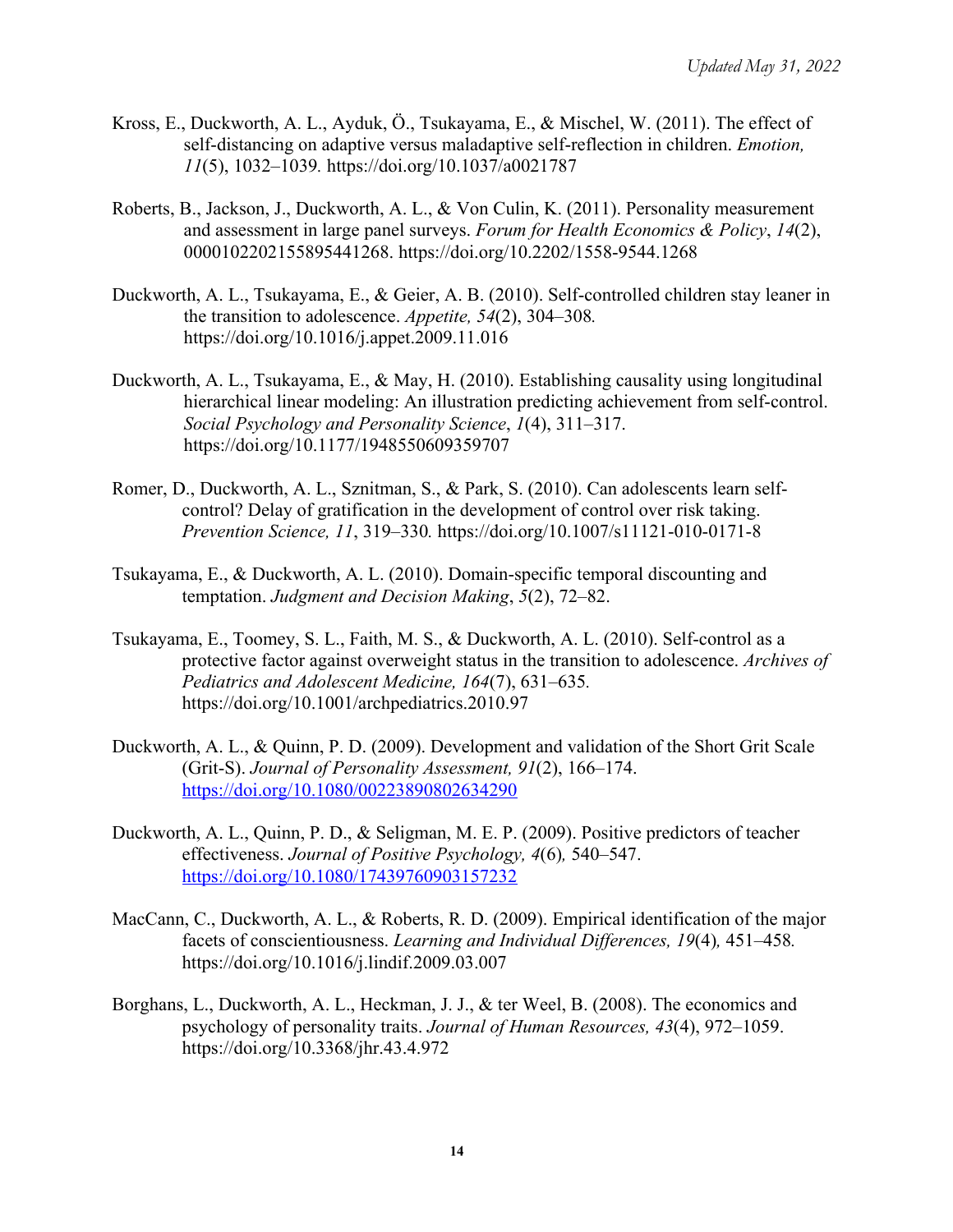- Duckworth, A. L., Peterson, C., Matthews, M. D., & Kelly, D. R. (2007). Grit: Perseverance and passion for long-term goals. *Journal of Personality and Social Psychology, 92*(6), 1087–1101. https://doi.org/10.1037/0022-3514.92.6.1087
- Duckworth, A. L., & Seligman, M. E. P. (2006). Self-discipline gives girls the edge: Gender differences in self-discipline, grades, and achievement test scores. *Journal of Educational Psychology, 98*(1), 198–208. https://doi.org/10.1037/0022-0663.98.1.198
- Duckworth, A. L., & Seligman, M. E. P. (2005). Self-discipline outdoes IQ predicting academic performance in adolescents. *Psychological Science, 16*(12), 939–944. https://doi.org/10.1111/j.1467-9280.2005.01641.x
- Duckworth, A. L., Steen, T. A., & Seligman, M. E. P. (2005). Positive psychology in clinical practice. *Annual Review of Clinical Psychology, 1*, 629–651. https://doi.org/10.1146/annurev.clinpsy.1.102803.144154

#### **Book Chapters**

- Duckworth, A. L., & Gross, J. J. (in press). Self-Control. In J. J. Gross & B. Ford (Eds.), *Handbook of Emotion Regulation.*
- Eskreis-Winkler, L., Gross, J. J., & Duckworth, A. L. (2016). Grit: Sustained self-regulation in the service of superordinate goals. In K. D. Vohs & R. F. Baumeister (Eds.), *Handbook of self-regulation: Research, theory and applications*. Guilford.
- Duckworth, A. L., & Eskreis-Winkler, L. (2015). Grit. In J. D. Wright (Ed.), *International encyclopedia of the social and behavioral sciences.* Elsevier.
- Duckworth, A. L., & Carlson, S. M. (2013). Self-regulation and school success. In B. W. Sokol, F. M. E. Grouzet, & U. Müller (Eds.), *Self-regulation and autonomy: Social and developmental dimensions of human conduct* (pp. 208-230). Cambridge University Press.
- Duckworth, A. L., & Allred, K. M. (2012). Temperament in the classroom. In R. L. Shiner & M. Zentner (Eds.), *Handbook of temperament* (pp. 627–644). Guilford Press.
- Almlund, M., Duckworth, A. L., Heckman, J., & Kautz, T. (2011). Personality psychology and economics. In E. A. Hanushek, S. Machin, & L. Woessmann (Eds.), *Handbook of the economics of education* (Vol. 4, pp. 1–181). Elsevier.

## **Other Selected Publications**

Duckworth, A. L., Ungar, L., & Emanuel, E. J. (2020, May 27). There are three things we have to do to get people wearing masks. *The New York Times*. https://www.nytimes.com/2020/05/27/opinion/coronavirus-masks.html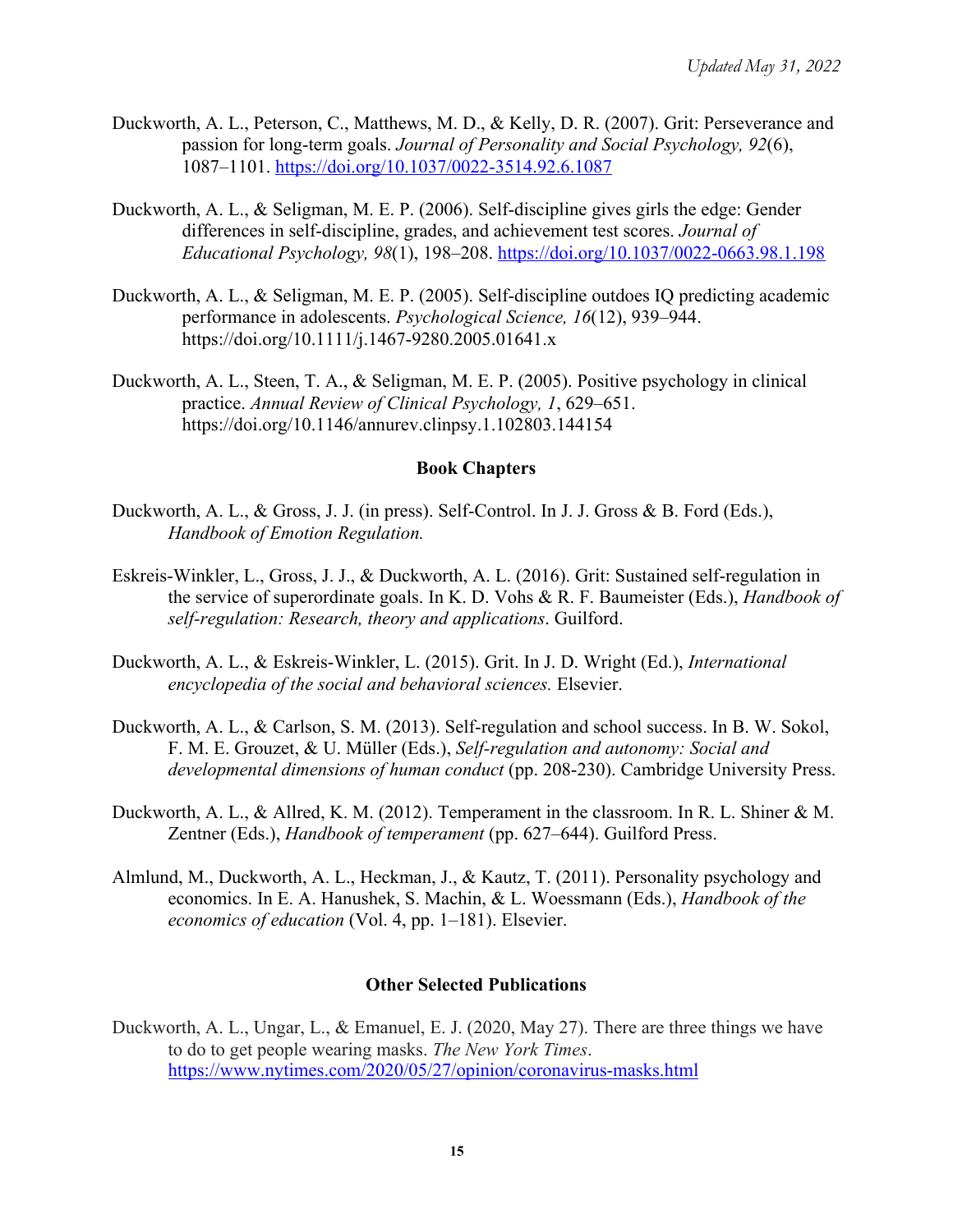- Duckworth, A. L., Milkman, K. L., & Laibson, D. (2019, April 17). A smarter way to think about willpower. *The Washington Post.* https://www.washingtonpost.com/business/2019/04/17/smarter-way-think-aboutwillpower/
- Duckworth, A. L. (2019, Spring). Self-reports spur self-reflection. *MIT Sloan Management Review*. https://sloanreview.mit.edu/article/self-reports-spur-self-reflection/
- Lee, T. H., & Duckworth, A. L. (2018, September-October). Organizational grit. *Harvard Business Review, 96*(5), 98-105. https://hbr.org/2018/09/organizational-grit
- Grenell, A., Prager, E., Schaefer, C., Kross, E., Duckworth, A., & Carlson, S. M. (2017, April). *Individual differences in personality, temperament, and grit and the effectiveness of the psychological distancing strategy in young children* [Poster presentation]*.* Society for Research in Child Development biennial meeting, Austin, TX.
- Kaufman, S. B., & Duckworth, A. L. (2017). World-class expertise: A developmental model. *Wiley Interdisciplinary Reviews: Cognitive Science, 8*(1-2), e1365. https://doi.org/10.1002/wcs.1365
- Duckworth, A. (2016). *Grit: The power of passion and perseverance*. Scribner/Simon & Schuster.
- Duckworth, A. L., & Tsukayama, E. (2015). Domain-specificity in self-control. In C. B. Miller, R. M. Furr, A. Knobel, & W. Fleeson (Eds.), *Character: New directions from philosophy, psychology, and theology* (pp. 393–411). Oxford University Press. https://doi.org/10.1093/acprof:oso/9780190204600.003.0019
- Duckworth, A. L., & Eskreis-Winkler, L. (2013, March 29). True grit. *The Observer, 26*(4), 1–3. https://www.psychologicalscience.org/observer/true-grit
- Duckworth, A. L. (2013, November 10). Is it really self-control: A critical analysis of the "Marshmallow Test." *Society of Personality and Social Psychology Connections.* https://spsptalks.wordpress.com/2013/11/10/is-it-really-self-control-a-critical-analysis-ofthe-marshmallow-test/
- Duckworth, A. L. (2011). The significance of self-control. *Proceedings of the National Academy of Sciences*, *108*(7), 2639–2640. https://doi.org/10.1073/pnas.1019725108
- Duckworth, A. L. (2009). (Over and) beyond high-stakes testing. *American Psychologist. 64*(4), 279–280.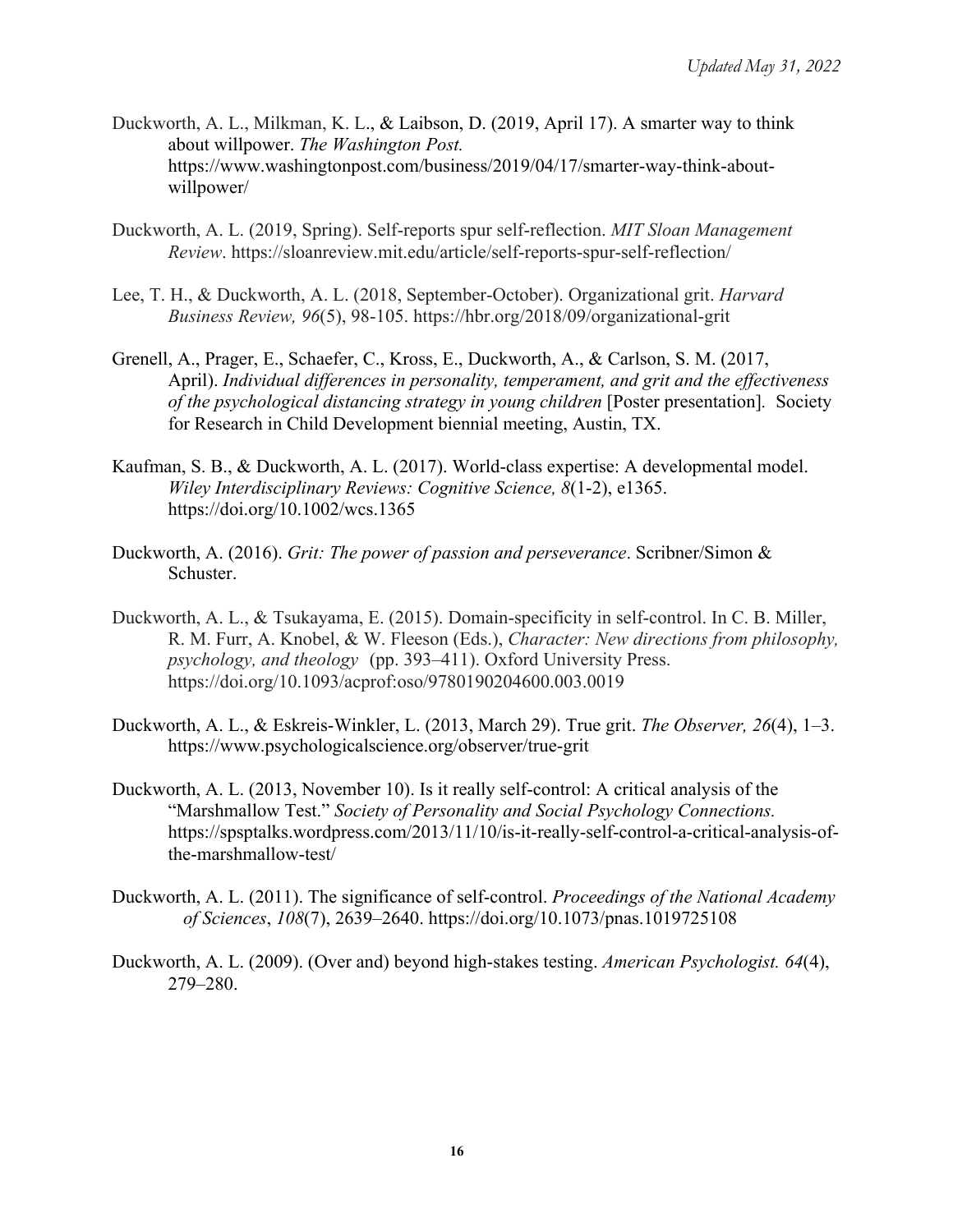## **Departmental and University Activities**

Psychology Department Chair's Advisory Group (2016–present)

Chair (2010–2015) and member (2006–2009) of Psychology Department Colloquium Committee

Pre-major advisor (2013–2015)

- Doctoral advisor for Eli Tsukayama (completed PhD in 2012), Lauren Eskreis-Winkler (completed PhD in 2015), and Daniel Southwick
- Doctoral committee chair for Andrea Maikovich-Fong (completed PhD in 2009), Alyson Zalta (completed PhD in 2011), Laura Sockol (completed PhD in 2012), Alejandro Adler (completed PhD in 2016), Sarah Emlen Metz (completed PhD in 2016), Emily Bray (completed PhD in 2017), Jer Clifton, and Lauren Brumley (completed PhD in 2018)
- Doctoral committee member for Claire Robertson-Kraft (completed PhD in 2014), Marie Forgeard (completed PhD in 2014), Ann Marie Roepke (completed PhD in 2015), Gwen Lawson (completed PhD in 2016), and Welton Chang (completed PhD in 2017)
- Faculty affiliate of the Center for Africana Studies, Population Studies Center, Positive Psychology Center, Annenberg Public Policy Center

#### **Other Activities**

World Economic Forum, Global Future Councils (October 2020–September 2021).

The Unscripted Project Advisory Committee, Member (2021–present)

Breakthrough Collaborative National Ambassadors Council (NAC), Member (2020–present)

Crown Prince Court Education Advisory Council for the United Arab Emirates (2020–present)

*Personality Science* Editorial Board, Member (2020–present)

*Behavioral Scientist* Advisory Board, Member (2018–present)

Lindsey Vonn Foundation Advisory Council, Member (2018–present)

Turning the Tide Initiative Advisory Board, Member (2017–present)

EL Education Research Advisory Board, Member (2017–present)